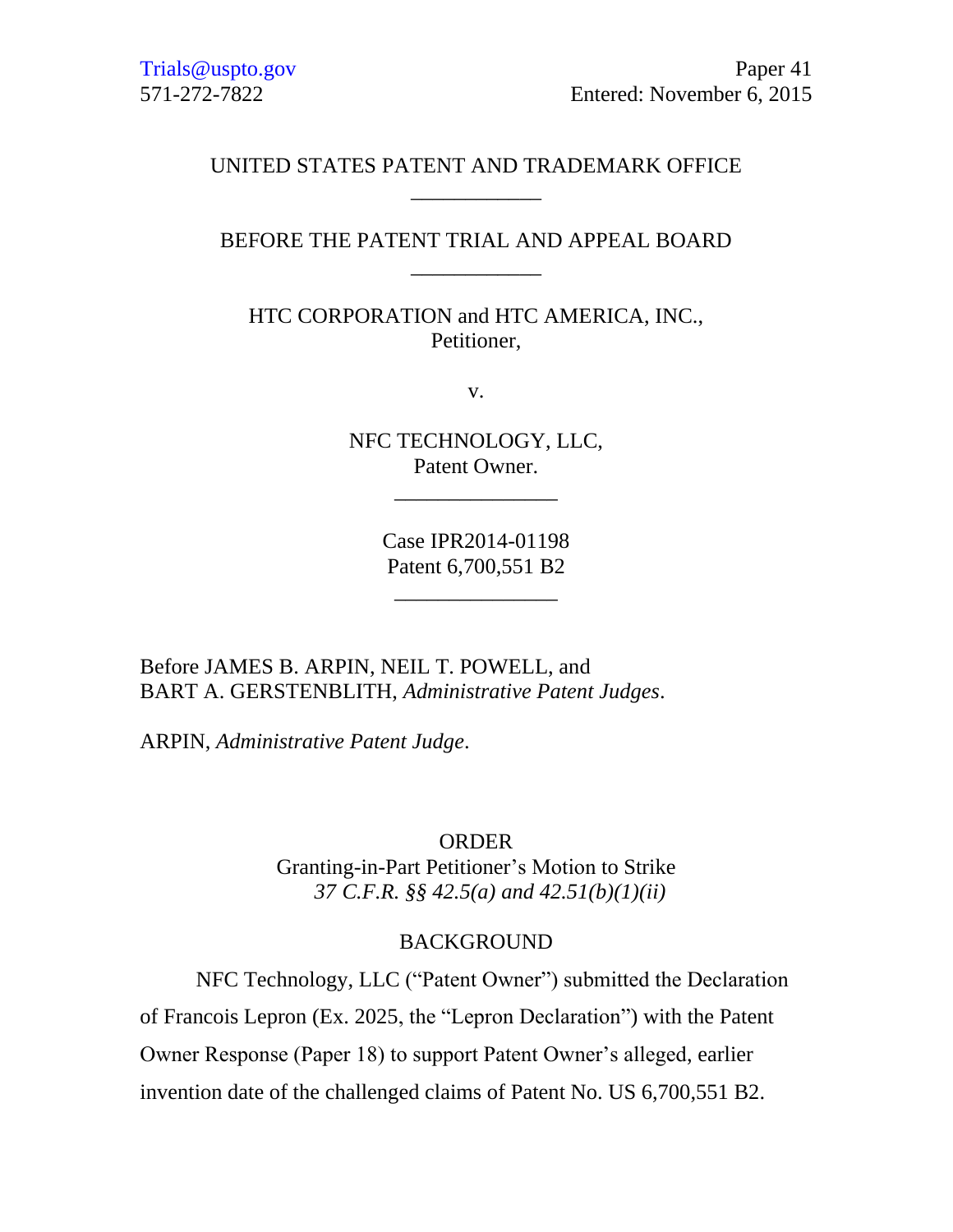$\overline{a}$ 

Mr. Lepron is a French citizen residing in France (Paper 22, 1; *see* Ex. 2031, 13), and a deposition of Mr. Lepron in France would be subject to the provisions of the French Blocking Statute (Paper 30, 4–5). Pursuant to 37 C.F.R. § 42.51(b)(1)(ii), HTC Corporation and HTC America, Inc. (collectively, "Petitioner") sought to cross-examine Mr. Lepron as provided under our Rules and, consistent with French law, under the provisions of the Hague Convention. *See* Paper 36. Initially, Patent Owner indicated that Mr. Lepron was willing to be deposed in France.<sup>1</sup> See Ex. 2031, 32:14–23. Nevertheless, on October 12, 2015, Mr. Lepron informed Patent Owner, and Patent Owner ultimately informed Petitioner, that Mr. Lepron refused "for personal reasons" to be deposed by Petitioner. Ex. 1023 (English translation of e-mail from Mr. Lepron to Murielle Greusard, France Brevets). On October 19, 2015, the parties informed the panel of Mr. Lepron's refusal to be deposed. Paper 38, 2. In view of Mr. Lepron's refusal to be deposed regarding his declaration (Ex. 2025), we issued an Order (Paper 38) authorizing Petitioner to file a Motion to Strike the Lepron Declaration (*see* Paper 39) and for Patent Owner to file an Opposition to Petitioner's Motion to Strike (*see* Paper 40).

In its Motion to Strike, Petitioner requested that we "(1) remove or expunge the Lepron Declaration in its entirety from the record of this proceeding, and (2) strike portions of Patent Owner's Response filed on

<sup>&</sup>lt;sup>1</sup> See also Ex. 2040, 10:1–23 (Patent Owner informed the panel that "the reason we don't need [a Letter Rogatory] in this case is because we don't need to compel the witness, whereas with the Letter Rogatory, you use that in an instance where the witness might need to be compelled to provide evidence.").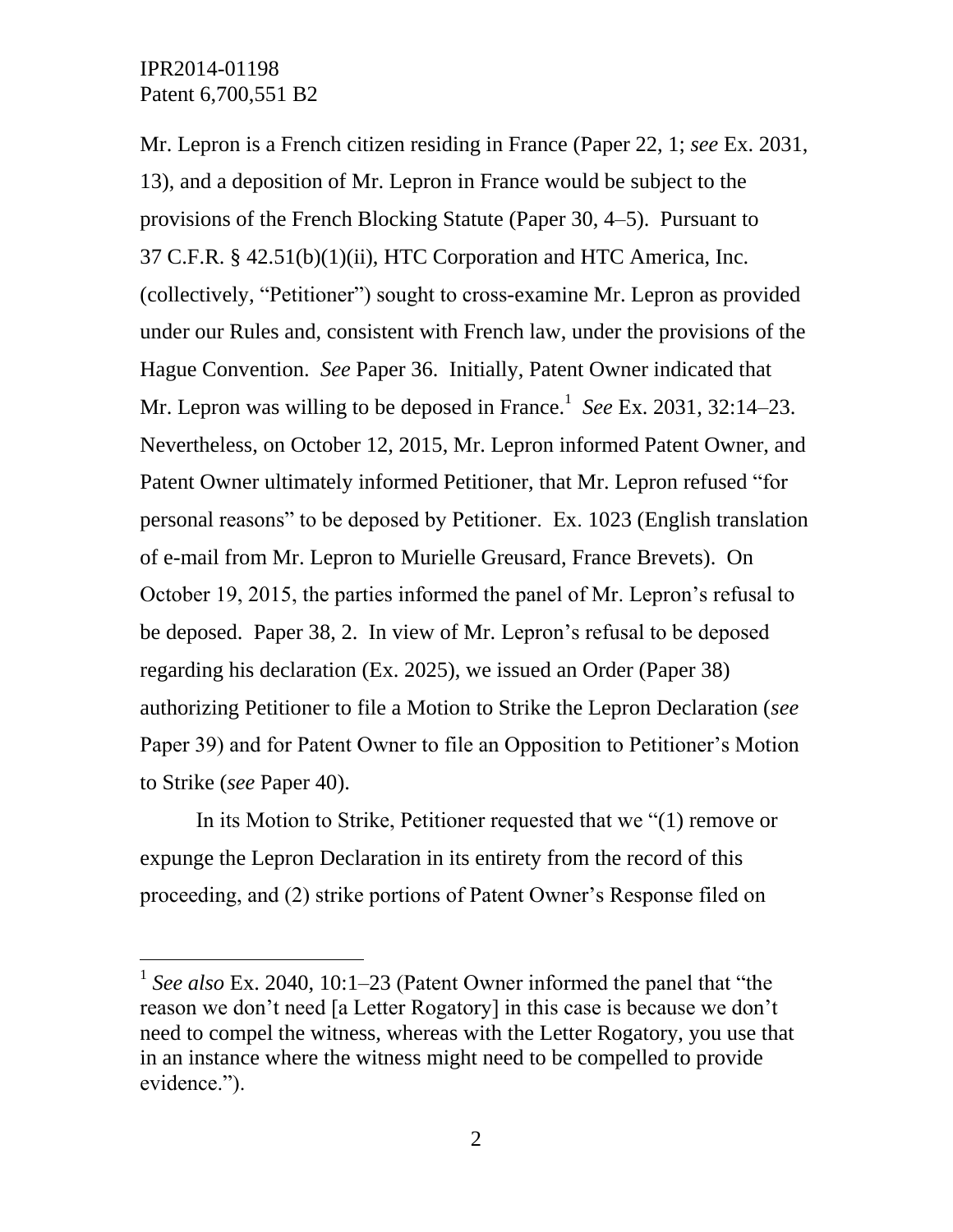May 20, 2015 (Paper 18) that cite to the Lepron Declaration." Paper 39, 1. In particular, Petitioner argues that we should grant the requested relief because of Patent Owner's failure to comply with our rules governing Routine Discovery (*see* 37 C.F.R. § 42.51(b)(1)(ii)) and under our powers to expunge papers and exclude evidence (*see* 37 C.F.R. § 42.12(a)(7) and (b)). Paper 39, 3–4.

Patent Owner responds that, despite its best efforts to persuade him, Mr. Lepron refused to travel to the United States for a deposition by Petitioner, and, "for personal reasons," Mr. Lepron, ultimately refused to be deposed by Petitioner in France under the provisions of the Hague Convention. Paper 40, 1–2. Patent Owner further contends that Patent Owner has no control over Mr. Lepron, a non-party witness (*see id.* at 5), that Petitioner is responsible for Petitioner's inability to conduct a timely deposition of Mr. Lepron (*see id.* at 2–4), and that Petitioner's allegations of misconduct by Patent Owner are "extreme and unwarranted" (*see id.* at 4–5).

#### ANALYSIS

Under 35 U.S.C. § 316(a)(5), Congress tasked the Director with prescribing regulations "setting forth standards and procedures for discovery of relevant evidence including that such discovery shall be limited to . . . *the deposition of witnesses submitting affidavits or declarations*." (Emphasis added.) As a guiding principle of *routine discovery*, as defined by our Rules, if a party proffers a witness's testimony, that party must make that witness available for cross-examination by the other party. *See* 37 C.F.R. §§ 42.51–42.53. Our Office Patent Trial Practice Guide further makes clear that

3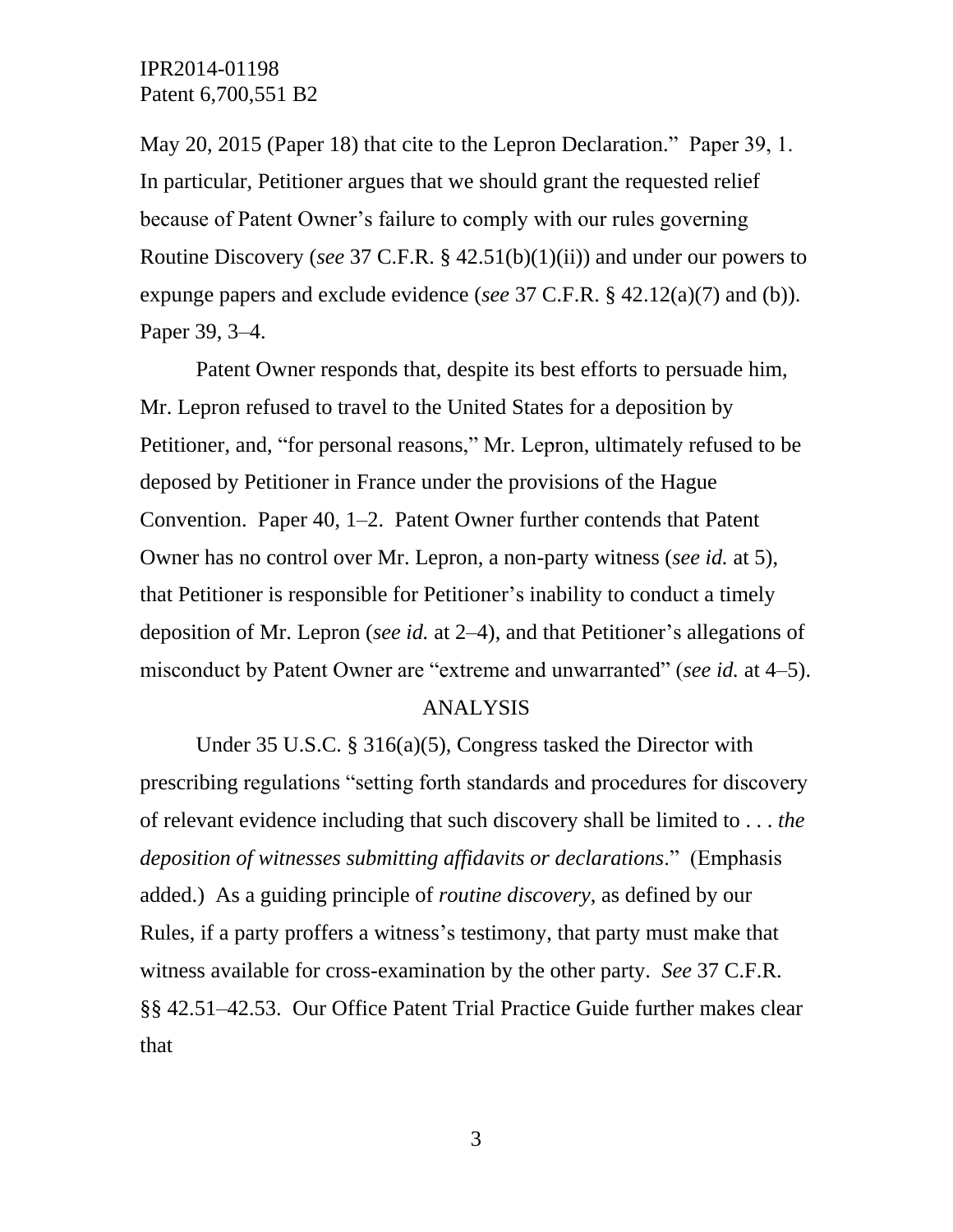The burden and expense of producing a witness for redirect or cross-examination should normally fall on the party presenting the witness. Thus, a party presenting a witness's testimony by affidavit should arrange to make the witness available for crossexamination. *This applies to witnesses employed by a party as well as experts and non-party witnesses.*

Office Patent Trial Practice Guide, 77 Fed. Reg. 48756, 48761 (Aug. 14, 2012) (emphasis added); *see* 37 C.F.R. § 42.53(g). Consequently, "[u]nder our Rules governing routine discovery, in order for us to consider Mr. Lepron's testimony, Patent Owner *must* make Mr. Lepron available for cross-examination by Petitioner." Paper 30, 7–8 (emphasis added); *see* 37 C.F.R. §§ 42.53(b)(2) and (3). To the extent that our Rules governing routine discovery do not cover specifically striking a declaration, where cross-examination is unavailable, we exercise our authority to strike such a declaration under 37 C.F.R. § 42.12(a) and (b). *Cf. John's Lone Star Distrib., Inc. v. Thermolife Int'l, Inc.*, Case IPR2014-01201, slip op. at 3 (PTAB May 13, 2015) (Paper 31) (citing 37 C.F.R. § 42.12(a)(1) and (b)(2)); *see also* 37 C.F.R. § 42.5(a) ("The Board may determine a proper course of conduct in a proceeding for any situation not specifically covered by this part  $\dots$ .").

Despite Patent Owner's efforts, Mr. Lepron, a non-party witness, refused to participate in a scheduled deposition by Petitioner. Ex. 1023. Nevertheless, Patent Owner is responsible for the availability of its chosen declarants, regardless whether or not they are employed by Patent Owner. *See* Paper 40, 5 ("NFCT never employed, does not employ, and has no control over Lepron. NFCT has never refused to make Lepron available."). The parties and the panel spent considerable time and effort trying to arrange for the deposition of Mr. Lepron. *See, e.g.*, Papers 22, 29–31, 34, 36;

4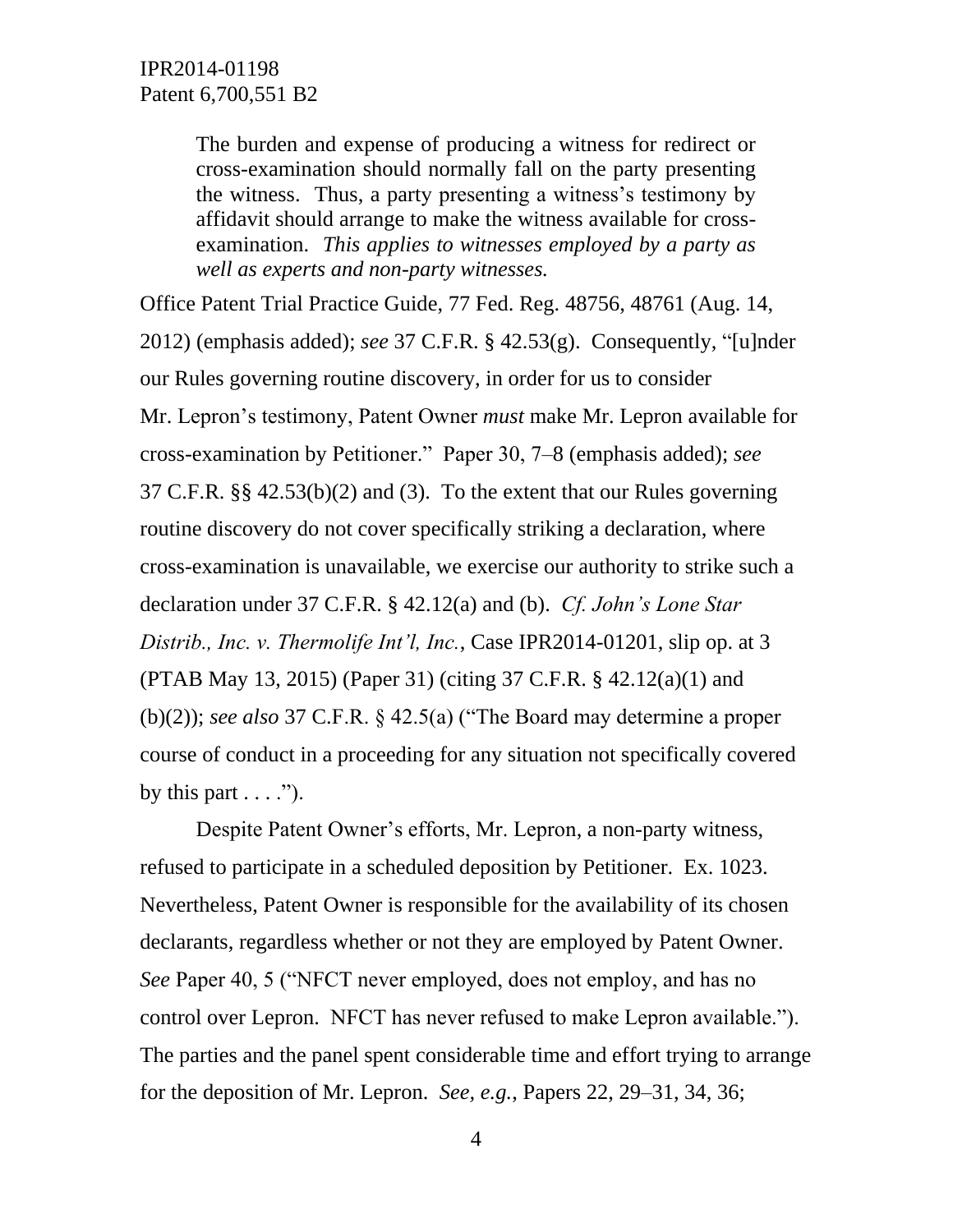$\overline{a}$ 

Ex. 2031, 2033, 2040. Moreover, the efforts to obtain the deposition of Mr. Lepron resulted in a considerable delay in the schedule for this review and placed a significant burden on the panel, as well as the parties, to complete the review prior to the statutory deadline. *See* Paper 38, 2–3. On this record, we are persuaded that responsibility for its declarant's refusal to participate in the deposition ultimately must rest with Patent Owner, the party proffering the witness.<sup>2</sup> See Office Patent Trial Practice Guide, 77 Fed. Reg. at 48761; 37 C.F.R. § 42.53(g). Therefore, we *grant-in-part* Petitioner's Motion to Strike and *expunge* Exhibit 2025, pursuant to 37 C.F.R. § 42.12(a) and (b).

Although we expunge Exhibit 2025, we *deny* the request in Petitioner's Motion to Strike to "strike portions of Patent Owner's Response filed on May 20, 2015 (Paper 18) that cite to the Lepron Declaration." Paper 39, 1. Instead, to the extent that Patent Owner relies on Exhibit 2025, wholly or in part, as evidence to support argument in the Patent Owner Response, we give no weight to that reliance on expunged Exhibit 2025.

 $2$  Patent Owner also argues that Mr. Lepron's refusal to submit to crossexamination goes to the weight to be given his declaration testimony, not to its admissibility. Paper 40, 4 ("The lack of a deposition goes to the weight of Lepron's corroboration testimony, not its admissibility."). However, the parties disagree on whether, absent cross-examination, the Lepron Declaration may be inadmissible as hearsay. Ex. 2033, 27:4–28:12; see 37 C.F.R.  $\S$  42.62(a); Fed. R. Evid. 801, 802. Although that may have been another vehicle to seek exclusion of the Lepron Declaration, the parties do not address that issue here, and, thus, we do not decide that issue.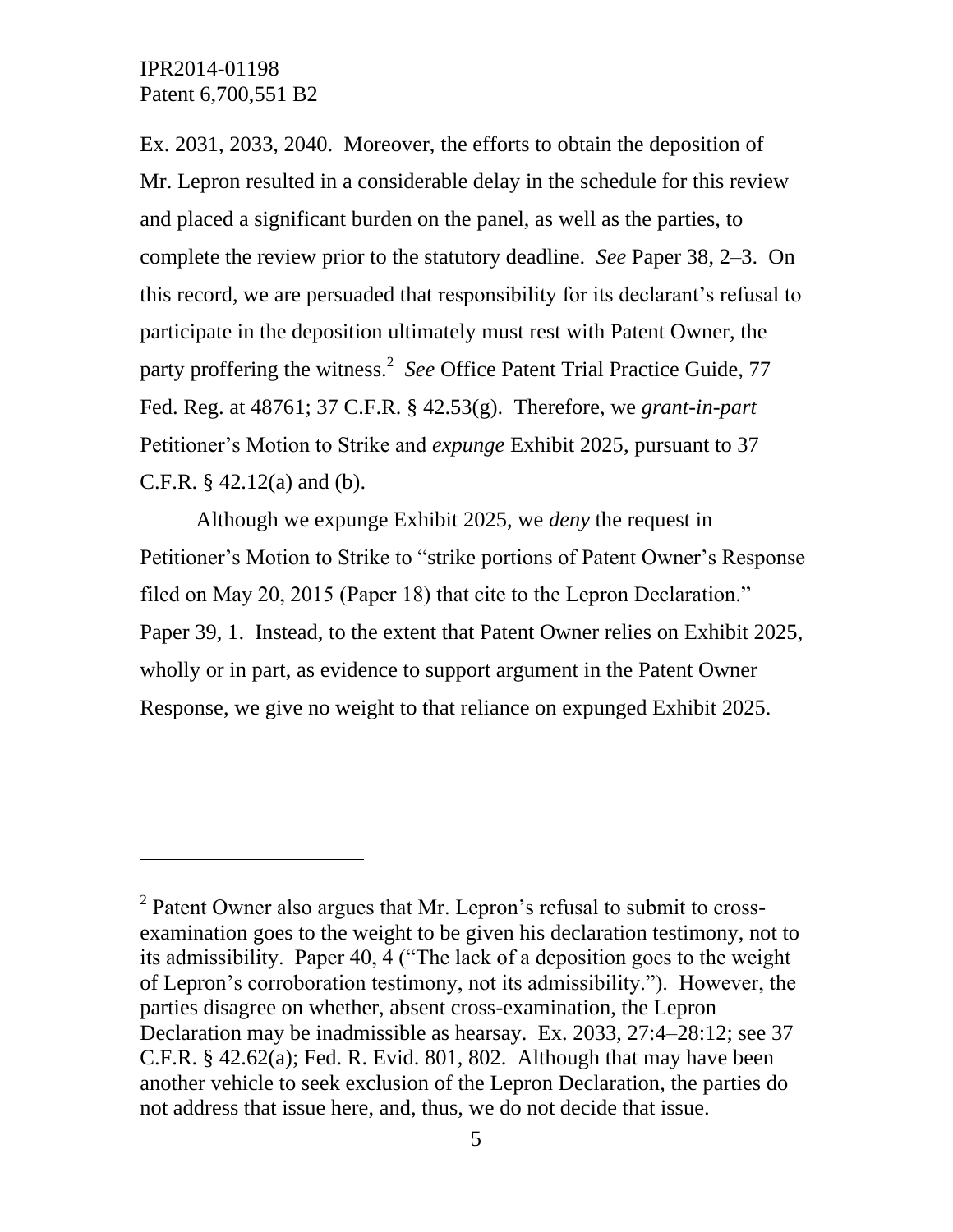# ORDER

Accordingly, it is:

ORDERED that Petitioner's Motion to Strike is *granted* with respect to Petitioner's request that Exhibit 2025 be expunged and *denied* with respect to Petitioner's request that portions of Patent Owner's Response (Paper 18) that cite to the Lepron Declaration be stricken; and

FURTHER ORDERED that Exhibit 2025 is *expunged*.